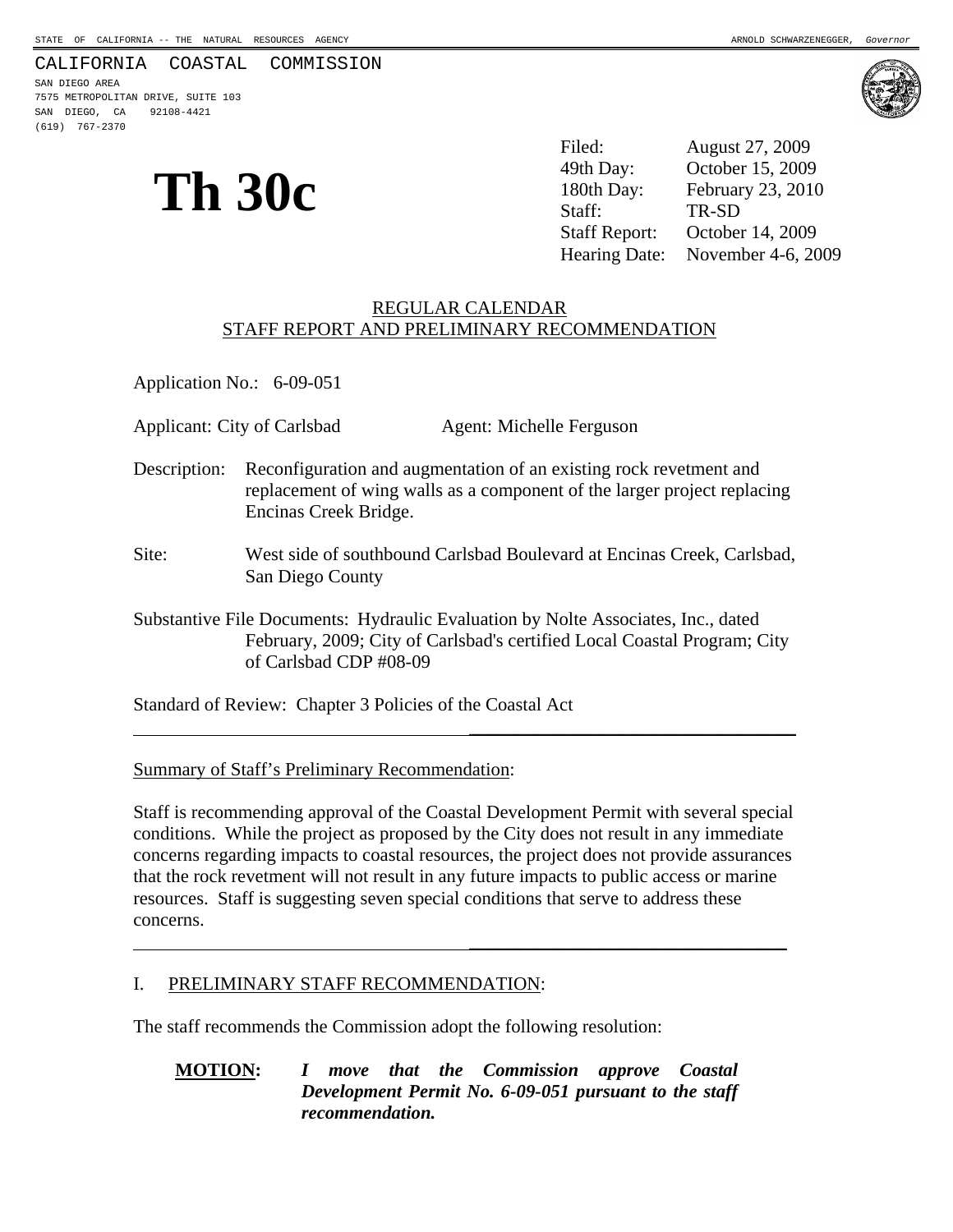## **STAFF RECOMMENDATION OF APPROVAL:**

Staff recommends a **YES** vote. Passage of this motion will result in approval of the permit as conditioned and adoption of the following resolution and findings. The motion passes only by affirmative vote of a majority of the Commissioners present.

## **RESOLUTION TO APPROVE THE PERMIT:**

The Commission hereby approves a coastal development permit for the proposed development and adopts the findings set forth below on grounds that the development as conditioned will be in conformity with the policies of Chapter 3 of the Coastal Act. Approval of the permit complies with the California Environmental Quality Act because either 1) feasible mitigation measures and/or alternatives have been incorporated to substantially lessen any significant adverse effects of the development on the environment, or 2) there are no further feasible mitigation measures or alternatives that would substantially lessen any significant adverse impacts of the development on the environment.

II. Standard Conditions.

See attached page.

III. Special Conditions.

The permit is subject to the following conditions:

 1. Disposal of Export Material/Construction Debris. **PRIOR TO THE ISSUANCE OF THE COASTAL DEVELOPMENT PERMIT**, the applicant shall identify the location for the disposal of export material and construction debris. If the site is located within the coastal zone, a separate coastal development permit or permit amendment shall first be obtained from the California Coastal Commission or its successors in interest.

 2. Long-Term Monitoring Program. **PRIOR TO THE ISSUANCE OF THE COASTAL DEVELOPMENT PERMIT**, the applicant shall submit for review and written approval of the Executive Director, a long-term monitoring plan for the existing shoreline protection. The purpose of the plan is to monitor and identify damage or changes to the revetment such that repair and maintenance is completed in a timely manner to avoid further encroachment of the revetment on the beach. The monitoring plan shall incorporate, but not be limited to the following:

 a. An evaluation of the current condition and performance of the revetment, addressing any migration or movement of rock which may have occurred on the site and any significant weathering or damage to the revetment that may adversely impact its future performance.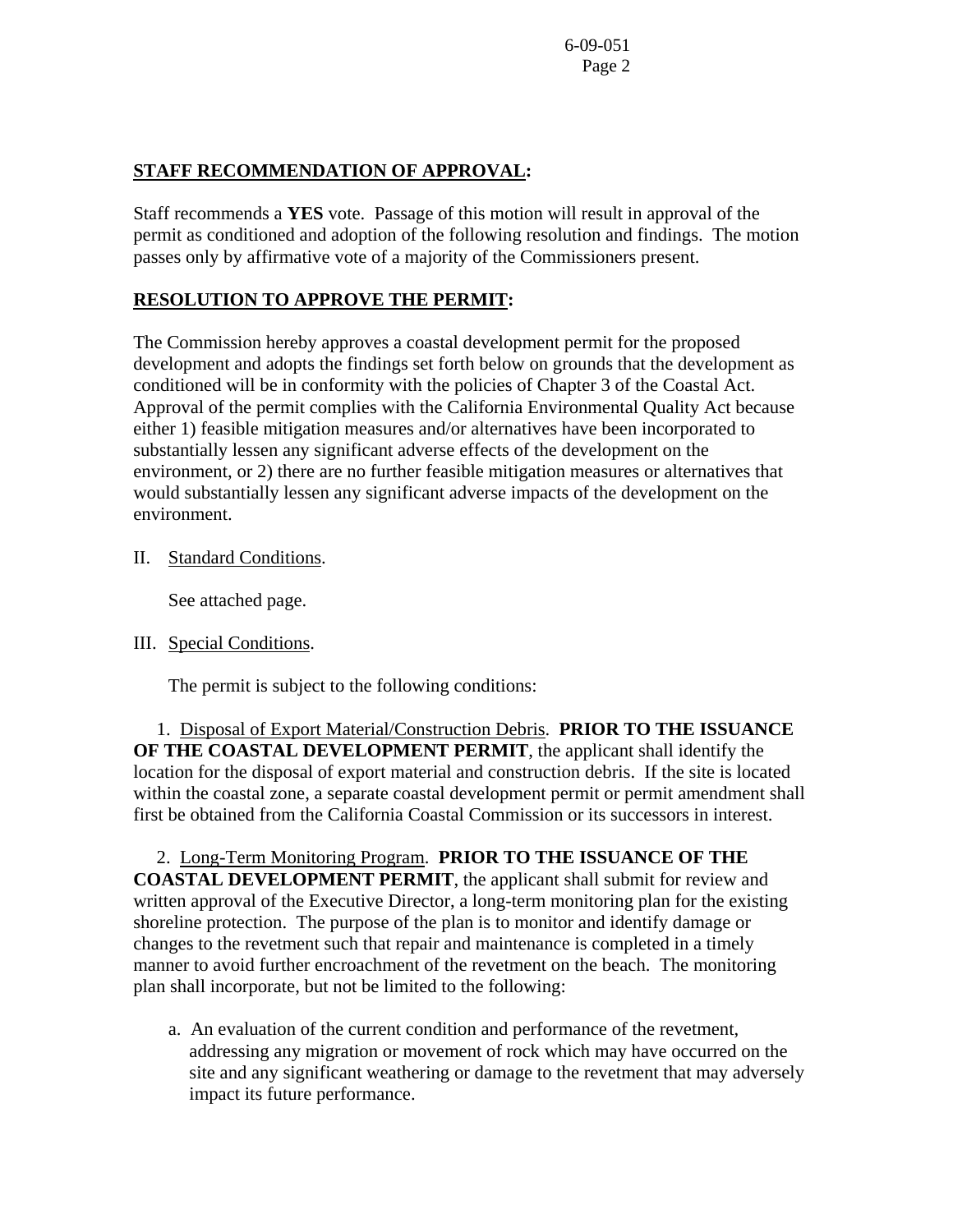- b. Measurements taken from the benchmarks established in the survey as required in Special Condition #5 of CDP #6-09-051 to determine settling or seaward movement of the revetment. Changes in the beach profile fronting the site shall be noted and the potential impact of these changes on the effectiveness of the revetment evaluated.
- c. Recommendations on any necessary maintenance needs, changes or modifications to the revetment to assure its continued function and to assure no encroachment beyond the permitted toe.
- d. An agreement that the permittee shall apply for a coastal development permit within 90 days of submission of the report for any necessary maintenance, repair, changes or modifications to the project recommended by the report that require a coastal development permit and implement the repairs, changes, etc. approved in any such permit.

The above-cited monitoring information shall be summarized in a report prepared by a licensed engineer familiar with shoreline processes and submitted to the Executive Director for review and written approval. The report shall be submitted to the Executive Director and the City of Carlsbad Engineering Department yearly after each winter storm season but prior to the 1st of May, starting with May 1, 2010. Monitoring shall continue throughout the life of the revetment or until the revetment is removed or replaced under a separate coastal development permit.

The applicant shall undertake development in accordance with the approved monitoring program. Any proposed changes to the approved program shall be reported to the Executive Director. No changes to the program shall occur without a Coastal Commission approved amendment to this coastal development permit unless the Executive Director determines that no amendment is legally required.

 3. Future Maintenance. The applicant shall maintain the existing revetment in its approved state. Any change in the design of the revetment or future additions/reinforcement of the revetment beyond exempt maintenance as defined in Section 13252 of Title 14 of the California Code of Regulations to restore the structure to its original condition will require a coastal development permit. **However, in all cases, if after inspection, it is apparent that repair and maintenance is necessary, the applicant shall contact the Executive Director to determine whether a coastal development permit or an amendment to this permit is legally required, and, if required, shall subsequently apply for a coastal development permit or permit amendment for the required maintenance.**

 4. No Future Seaward Extension of Shoreline Protective Devices. By acceptance of this Permit, the applicant agrees, on behalf of itself and all successors and assigns, that no future repair or maintenance, enhancement, reinforcement, or any other activity affecting the existing shoreline protective device, shall be undertaken if such activity extends the footprint seaward of the existing device. By acceptance of this Permit, the applicant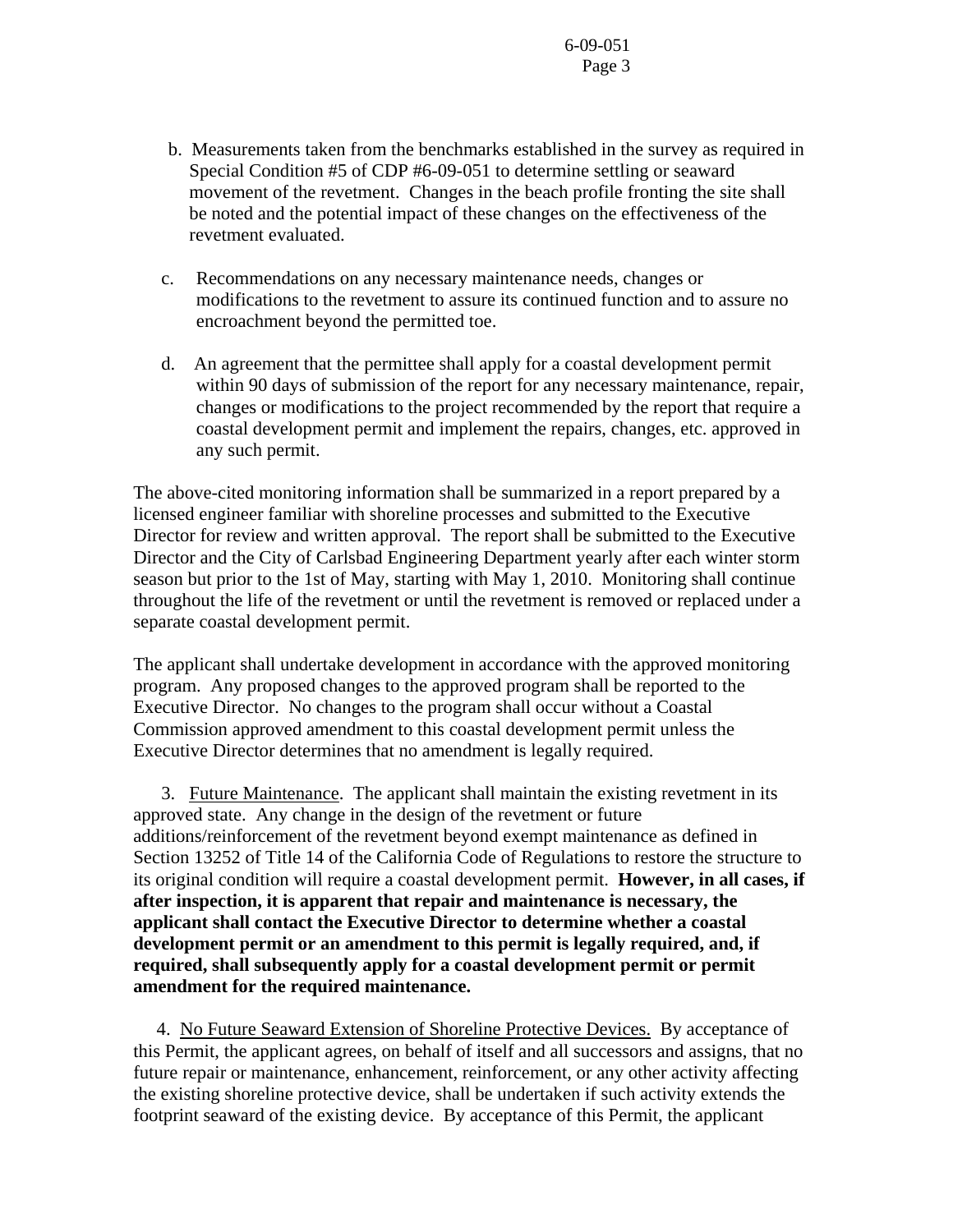waives, on behalf of itself and all successors and assigns, any rights to such activity that may exist under Public Resources Code Section 30235.

 5. As Built Plans. Within 60 days of completion of the project, the applicant shall submit as-built plans for the approved revetment and associated structures and submit certification by a registered civil engineer, acceptable to the Executive Director, verifying the revetment and associated structures have been constructed in conformance with the approved plans for the project (drafted by the City of Carlsbad and received on October 8, 2009). The plans shall identify permanent benchmarks from fixed reference point(s) from which the elevation and seaward limit of the revetment can be referenced for measurements in the future.

 6. Project Modifications. Only that work specifically described in this permit is authorized. Any additional work requires separate authorization from the Commission or Executive Director, if appropriate. **If, during construction, site conditions warrant changes to the project, the San Diego District office of the Coastal Commission shall be contacted immediately and before any changes are made to the project in the field.** No changes to the project shall occur without an amendment to this coastal development permit unless the Executive Director determines that no amendment is legally required.

#### 7.Assumption of Risk, Waiver of Liability and Indemnity Agreement

- A. By acceptance of this permit, the applicant acknowledges and agrees (i) that the site may be subject to hazards from storm waves, flooding, and erosion; (ii) to assume the risks to the applicant and the property that is the subject of this permit of injury and damage from such hazards in connection with this permitted development; (iii) to unconditionally waive any claim of damage or liability against the Commission, its officers, agents, and employees for injury or damage from such hazards; and (iv) to indemnify and hold harmless the Commission, its officers, agents, and employees with respect to the Commission's approval of the project against any and all liability, claims, demands, damages, costs (including costs and fees incurred in defense of such claims), expenses, and amounts paid in settlement arising from any injury or damage due to such hazards.
- B. **PRIOR TO ANY CONVEYANCE OF THE PROPERTY THAT IS THE SUBJECT OF THIS COASTAL DEVELOPMENT PERMIT**, the applicant shall execute and record a deed restriction, in a form and content acceptable to the Executive Director: (1) indicating that, pursuant to this permit, the California Coastal Commission has authorized development on the subject property, subject to terms and conditions that restrict the use and enjoyment of that property (hereinafter referred to as the "Standard and Special Conditions"); and (2) imposing all Standard and Special Conditions of this permit as covenants, conditions and restrictions on the use and enjoyment of the Property. The restriction shall include a legal description of the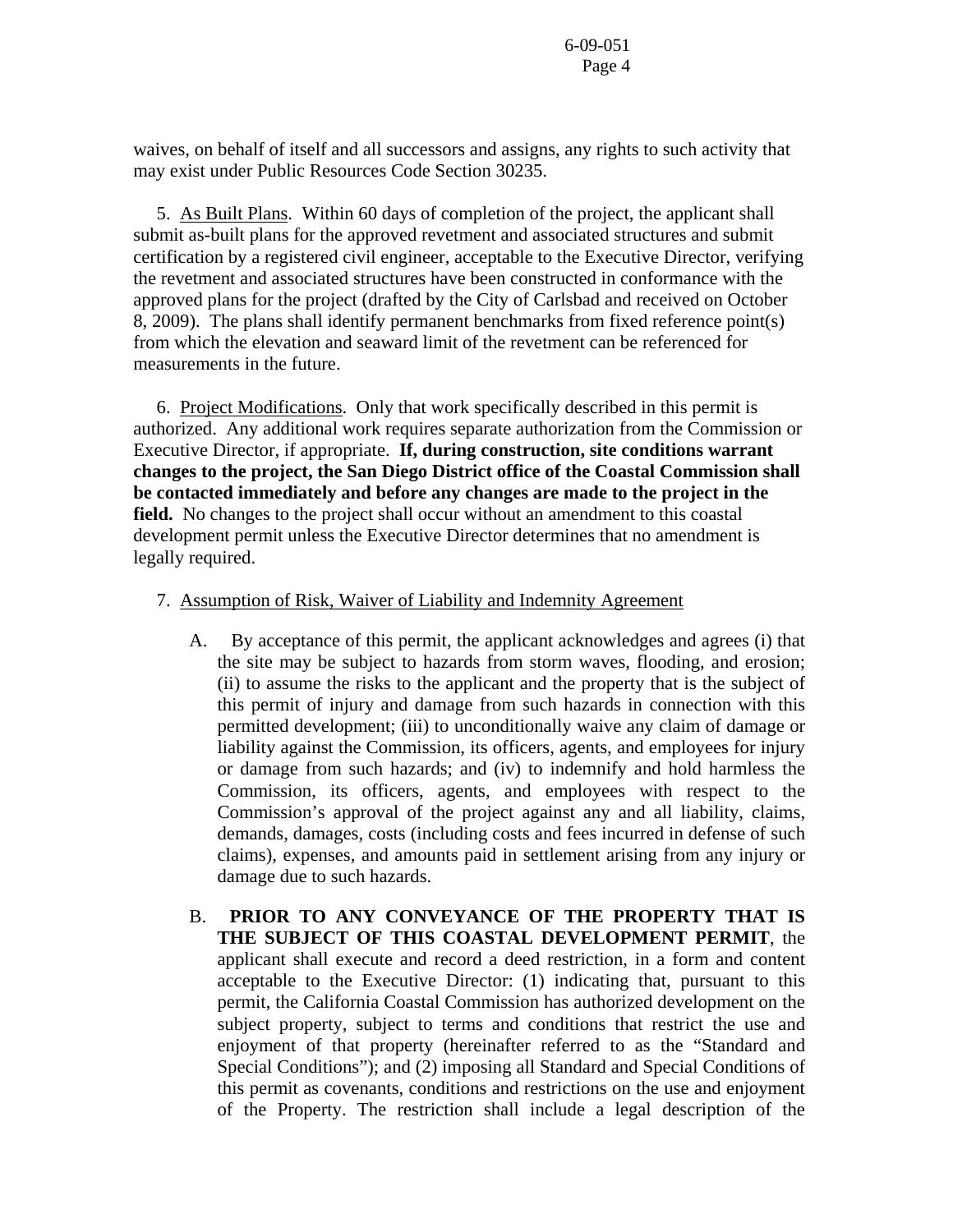applicant's entire parcel or parcels. It shall also indicate that, in the event of an extinguishment or termination of the deed restriction for any reason, the Standard and Special Conditions of this permit shall continue to restrict the use and enjoyment of the subject property so long as either this permit or the development it authorizes – or any part, modification, or amendment thereof – remains in existence on or with respect to the subject property.

- C. **PRIOR TO ISSUANCE OF THE COASTAL DEVELOPMENT PERMIT**, the applicant shall submit a written agreement, in a form and content acceptable to the Executive Director, incorporating all of the above terms of this condition.
- IV. Findings and Declarations.

The Commission finds and declares as follows:

1. Detailed Project Description/History.

The project in its entirety is the replacement of a bridge over Encinas Creek. The bridge provides contiguous access for southbound Carlsbad Boulevard, a major coastal access route in the City of Carlsbad. The replacement of the bridge includes development in both the City of Carlsbad's and the Coastal Commission's jurisdictions. Through mutual cooperation, the City and Commission staff determined where the line between the two jurisdictions is located. Based on the information available at this time, it was determined that the bridge replacement is located within the City's LCP permit jurisdiction and the wing walls and rock revetment located west of the bridge are located within the Commission's area of original jurisdiction. The Commission retains jurisdiction for this portion of the project because portions of the revetment and wing walls are located west of the Mean High Tide Line (MHTL). As such, the Commission is reviewing the above stated portions of the project for consistency with Chapter 3 of the Coastal Act. However, because the bridge, wing walls, and revetment are innately connected, the project description includes all components of the project for clarity.

The project was initiated when Caltrans identified the need to remove and replace the Encinas Creek Bridge due to severe deterioration. Exposed reinforcing bars have become heavily corroded. For several years now Caltrans has classified the bridge as structurally deficient and in need of replacement. Due to severe deterioration of the structure on the west side, traffic has been shifted to the east side of the bridge where the girders are in much better condition. Additionally, due to the extent of the degradation, replacement is necessary as soon as possible.

The existing bridge, which according to the City was constructed in 1913, is a culvertstyle concrete bridge approximately 69 feet wide. It would be replaced by a narrower bridge, made of a prefabricated concrete arch bridge structure approximately 45 feet in width, thereby reducing the overall width of the bridge by approximately 26 feet. This reduction in width is possible because the current bridge structure is oversized for the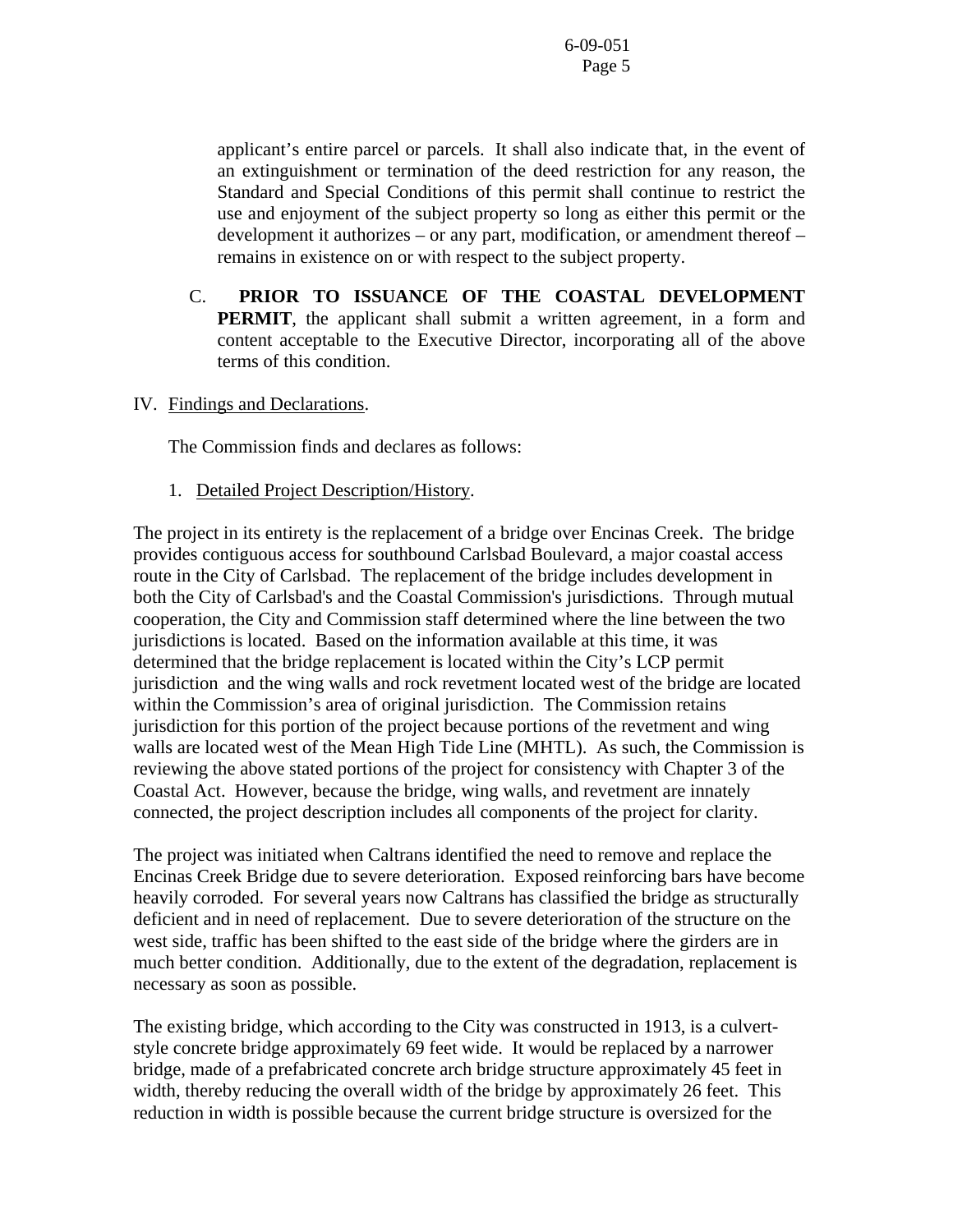provision of only the southbound traffic lanes it accommodates. The new bridge will be approximately 2 feet taller than the existing bridge, in order to accommodate 100-year storm flows. The new bridge will have pedestrian sidewalks with railings. The City is proposing the use of colored concrete for the bridge structure, consistent with the Carlsbad Seawall located along the coast of Carlsbad. The construction is expected to take up to 4 months. As proposed, no work will occur between Memorial Day weekend and Labor Day weekend. The existing bridge and roadway are currently protected by a pre-Coastal Act riprap revetment. Currently the revetment is in need of maintenance and augmentation.

Southbound Carlsbad Boulevard will be closed to through traffic during replacement of the bridge, wing walls, and revetment. A Detour Plan will be implemented and will reroute all southbound traffic of Carlsbad Boulevard at Palomar Airport Road to Avenida Encinas, Poinsettia Lane, and then back to Carlsbad Boulevard. South of Palomar Airport Road, access will be limited to local residential access of Solamar Drive.

There will be a temporary loss of 34 public parking spaces as a result of the road closure. The City of Carlsbad will mitigate for this loss by installing temporary recreational parking signs at a dirt lot at the intersection of Carlsbad Boulevard and Palomar Airport Road. This lot currently operates as an undesignated parking area for recreational beach users and can accommodate the additional temporary parking, given that the construction will be completed during the off-peak season.

The City approved the portion of the project within its permit jurisdiction on August 19, 2009. The portion in the City's jurisdiction was appealable to the Coastal Commission; however, no appeals were filed.

### 2. Project Description for Portion in the Coastal Commission's Jurisdiction

The portion of the project to be approved through this Coastal Development Permit application includes only the wing walls of the bridge and the rock revetment located west of Carlsbad Boulevard, both north and south of the bridge.

As proposed, the riprap requires reconfiguration to adequately protect Carlsbad Boulevard and the bridge from wave action. The existing riprap would be reconfigured and supplemented with an additional approximately 650 cubic yards of 4-ton rock, 650 cubic yards of 2-ton rock, and 700 cubic yards of one-quarter-ton rock. The riprap will be added for approximately 118 feet to the north of the bridge and approximately 149 feet south of the bridge in order to provide protection for the currently eroding roadway embankment. As required the by certification of the Environmental Impact Report (EIR), and thus, as proposed by the City, the new riprap will not extend beyond the limits of the existing riprap and is proposed at 1.5:1 slope to further limit encroachment onto the beach. Further, the City is proposing the wing walls to be placed parallel to the roadway, further decreasing potential impacts to public access.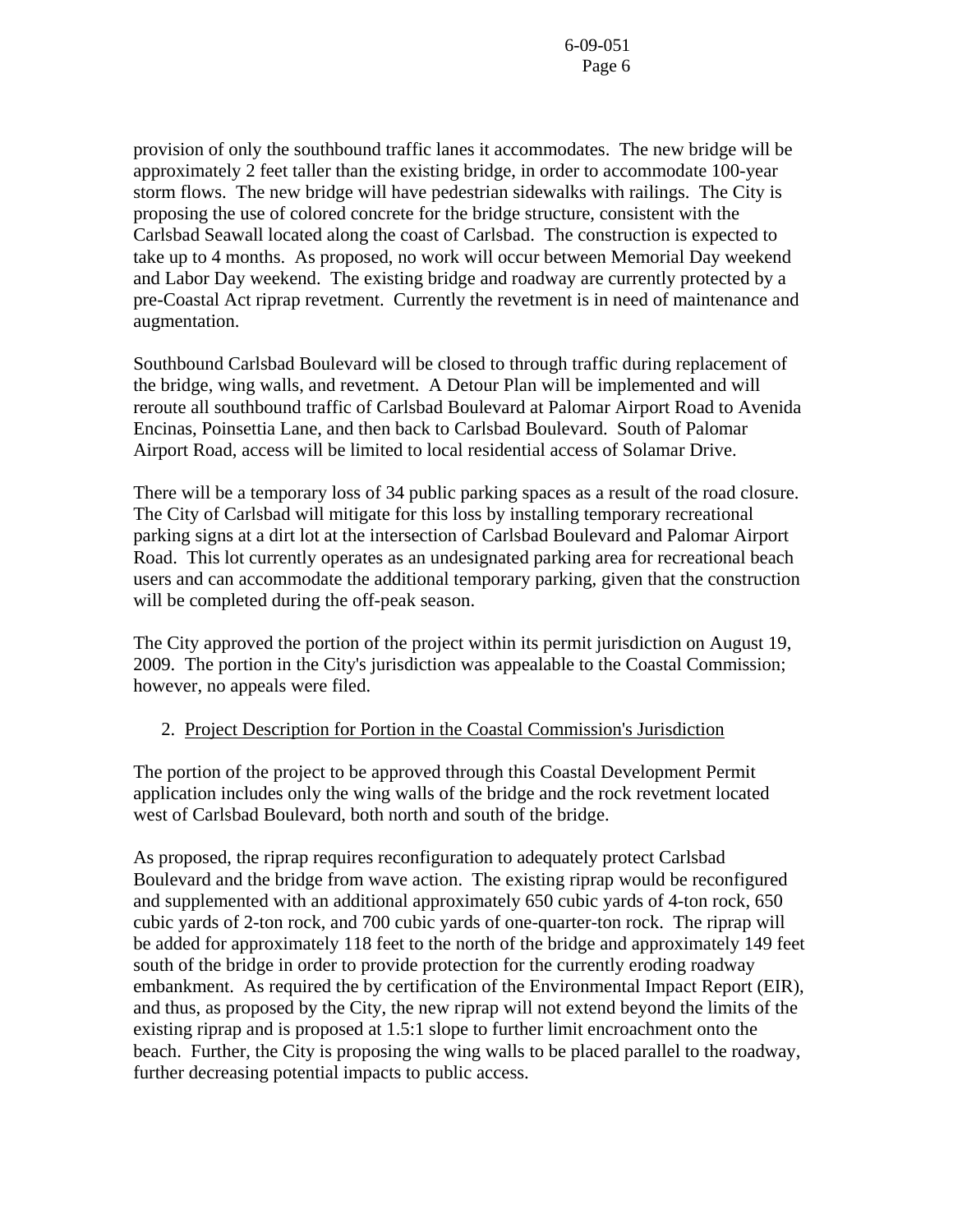During construction, sheet piling will be used on both sides of the bridge in order to control wave action and specify construction zones. In addition, safety fencing will be used to help protect the public while the bridge is being constructed. Temporary fencings will also be placed to delineate construction limits, and no equipment will be stored on the beach overnight.

3. Shoreline Protective Devices. The City is proposing to augment an existing pre-Coastal rock revetment. The Coastal Act has two applicable policies addressing this issue which state, in part:

#### **Section 30253**

New development shall:

 (1) Minimize risks to life and property in areas of high geologic, flood, and fire hazard.

 (2) Assure stability and structural integrity, and neither create nor contribute significantly to erosion, geologic instability, or destruction of the site or surrounding area or in any way require the construction of protective devices that would substantially alter natural landforms along bluffs and cliffs.

#### **Section 30235**

 Revetments, breakwaters, groins, harbor channels, seawalls, cliff retaining walls, and other such construction that alters natural shoreline processes shall be permitted when required to serve coastal-dependent uses or to protect existing structures or public beaches in danger of erosion, and when designed to eliminate or mitigate adverse impacts on local shoreline sand supply. Existing marine structures causing water stagnation contributing to pollution problems or fish kills should be phased out or upgraded where feasible.

The City of Carlsbad also has policies within its certified LCP pertaining to shoreline protective devices, which are detailed below (used as guidance only):

### **Section 21.204.110 4b of the Coastal Shoreline Development Overlay zone states:**

Revetments, breakwaters, groins, harbor channels, seawalls, cliff retaining walls, and other such construction that alters natural shoreline processes shall be permitted when required to serve coastal-dependent uses or to protect existing structures or public beaches in danger from erosion, and when designed to eliminate or mitigate adverse impacts on local shoreline sand supply..…Provisions for the maintenance of any permitted seawall shall be included as a condition of project approval…..Seawalls shall be constructed essentially parallel to the base of the bluff and shall not obstruct or interfere with the passage of people along the beach at any time.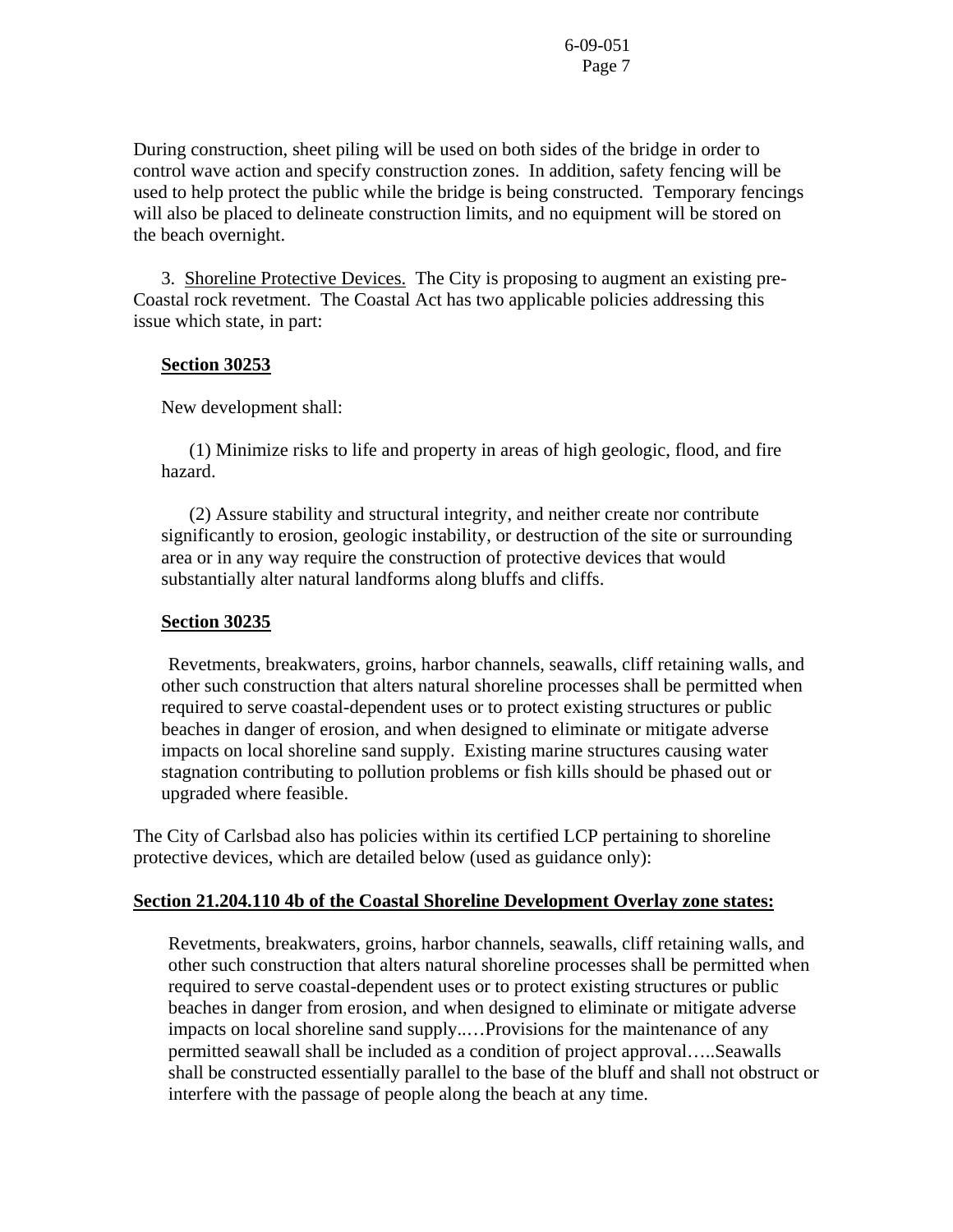In addition, The Mello II LUP contains policies that address coastal erosion. Policy 4-1 provides:

#### (a) Development along the Shoreline

For all new development along the shoreline, including additions to existing development, a site specific geologic investigation and analysis similar to that required by the Coastal Commission's Geologic Stability and Bluff Top Guidelines shall be required; for permitted development, this report must demonstrate bluff stability for 75 years, or the expected lifetime of the structure, whichever is greater. Additionally, permitted development shall incorporate, where feasible, subdrainage systems to remove groundwater from the bluffs, and shall use drought-resistant vegetation in landscaping, as well as adhering to the standards of erosion control contained in the Carlsbad Master Drainage Plan. A waiver of public liability shall be required for any permitted development for which an assurance of structural stability cannot be provided.

Again, to clarify, the project in its entirety consists of the replacement of an existing and deteriorated bridge providing southbound access for Carlsbad Boulevard crossing Encinas Creek and includes the replacement of the existing wing walls and revetment, both of which serve to protect the bridge and Carlsbad Boulevard. The proposed wing walls and revetment are located below the Mean High Tide Line and are thus within the Commission's retained jurisdiction. The remainder of the project, the bridge replacement itself, is within the City of Carlsbad's permit jurisdiction (and has been approved pursuant to Carlsbad CDP #09-08) and thus is only included in this review as background information.

The portion within the Commission's jurisdiction includes the reconfiguration of an existing pre-Coastal rock revetment. The revetment is necessary to protect Carlsbad Boulevard from erosion and overtopping by waves during storm events. The proposed reconfiguration includes augmenting the existing rock as well as supplementing approximately 650 cubic yards of 4-ton rock, 650 cubic yards of 2-ton rock, and 700 cubic yards of one-quarter-ton rock. The riprap will be added for approximately 118 feet to the north of the bridge and approximately 149 feet south of the bridge in order to stabilize the currently eroding roadway embankment. As required by the certified Environmental Impact Report (EIR), and thus, as proposed by the City, the new riprap will not extend beyond the limits of the existing riprap.

The current revetment includes rocks that have become dislodged from the revetment, and are now located on the remaining sandy beach and are thus encroaching upon the public beach. The revetment also includes various types of debris deposited over time to supplement the revetment. Most of this debris is made up of materials such as concrete and rebar, neither of which are considered to be desirable materials for a rock revetment. As such, the City is proposing to remove the rocks that have fallen and are taking up useable beach area and to remove all foreign debris from the existing revetment.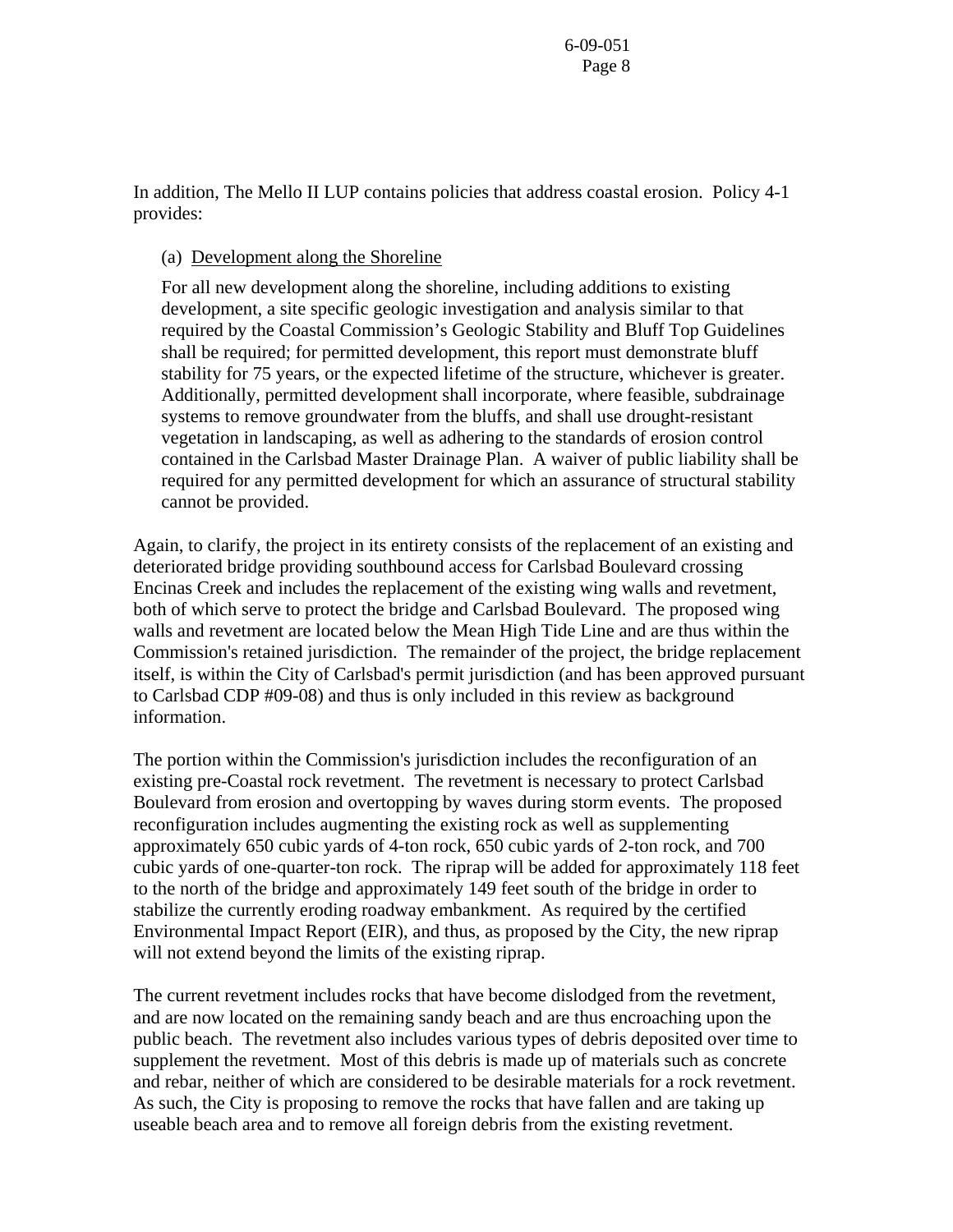The Commission's engineering staff have reviewed the proposed project and concur that the revetment is necessary, is the minimum required, and has been designed appropriately to address both scour depth and sea level rise and thus, as proposed, will adequately protect Carlsbad Boulevard.

However, the City failed to address impacts associated with any future maintenance, improvements, or seaward expansion of the revetment. The reconfiguration of the revetment with serve to prolong the life of the revetment and as such all potential future impacts shall be included in the Commission's review. Future impacts may include the dislodging and/or scattering of revetment rock onto the public beach, resulting in potential impacts to public safety and public access. As such, Special Condition #5 requires the City to submit as built plans within 60 days of construction completion to identify the location of the benchmarks from fixed reference point(s) from which the elevation and seaward limit of the revetment can be calculated. Special Condition #2 requires the City to submit annual monitoring reports to the Commission to determine settling or seaward movement of the revetment to ensure the revetment continues to be configured to minimize impacts to public access. Special Condition #3 requires the applicant to contact the Executive Director if repair or maintenance is necessary to determine whether a coastal development permit is required, and Special Condition #4 requires the applicant to waive any rights to future seaward extension of the revetment.

Lastly, due to the inherent risk of shoreline development, Special Condition #7 requires the City waive liability and indemnify the Commission against damages that might result from the proposed shoreline devices or their construction. This special condition further requires the City to execute and record a deed restriction on the revetment prior to any conveyance of the property. The risks of the proposed development include that the proposed shoreline devices will not protect against damage to the street from waves, storm waves, flooding, and erosion. Although the Commission has sought to minimize these risks, the risks cannot be eliminated entirely. Given that the applicants have chosen to construct the proposed development despite these risks, the applicant and any future property owner must assume the risks. All of these special conditions will ensure that the revetment remains in a configuration that can be considered the least impactive to coastal resources, consistent with the above cited Chapter 3 policies of the Coastal Act.

 4. Public Access. As stated above, the proposed project may result in impacts to public access. As such, the following Coastal Act policies are applicable and state, in part:

#### **Section 30210**

 In carrying out the requirement of Section 4 of Article X of the California Constitution, maximum access, which shall be conspicuously posted, and recreational opportunities shall be provided for all the people consistent with public safety needs and the need to protect public rights, rights of private property owners, and natural resource areas from overuse.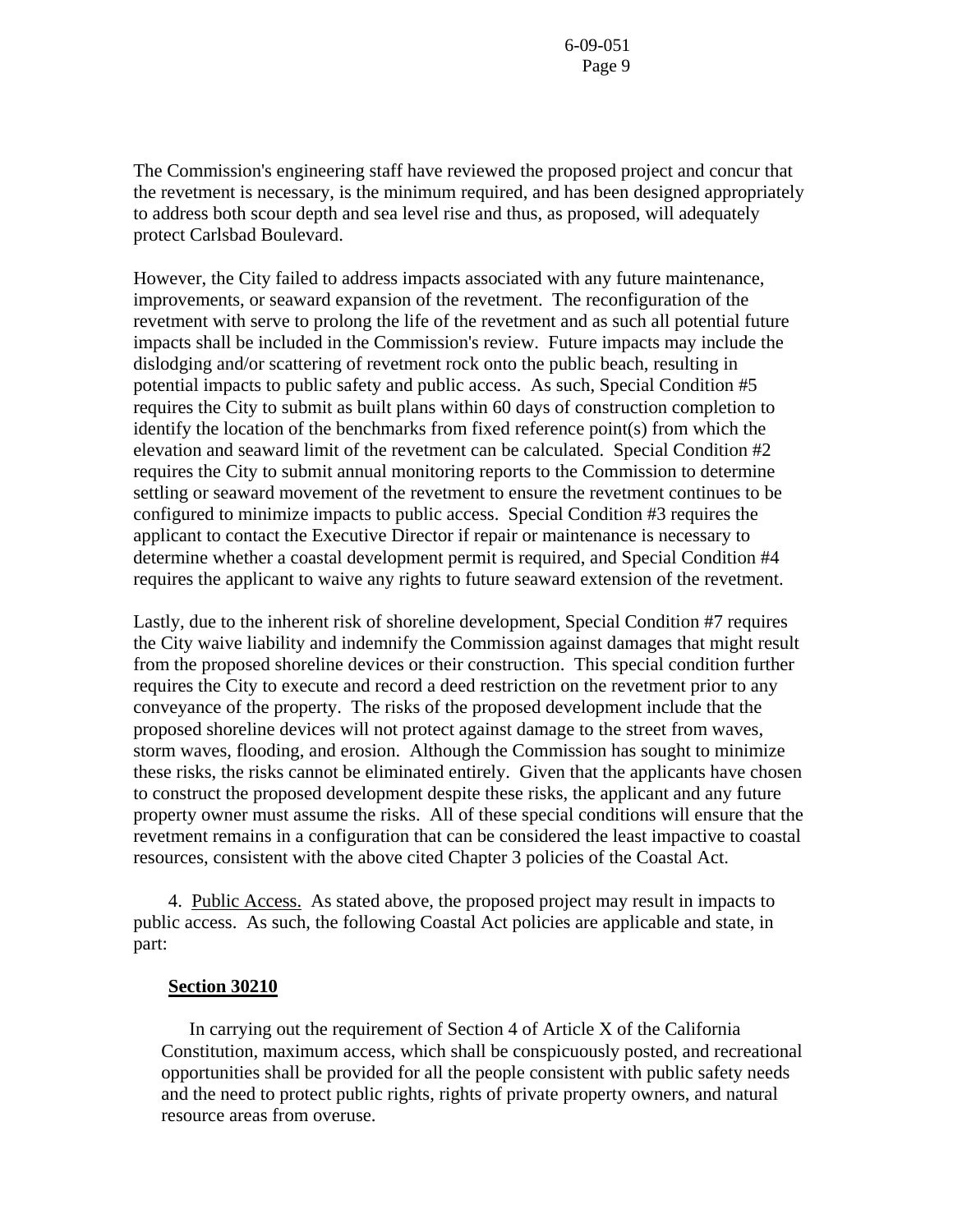#### **Section 30211**

 Development shall not interfere with the public's right of access to the sea where acquired through use or legislative authorization, including, but not limited to, the use of dry sand and rocky coastal beaches to the first line of terrestrial vegetation.

#### **Section 30212**

(a) Public access from the nearest public roadway to the shoreline and along the coast shall be provided in new development projects except where:

(1) it is inconsistent with public safety, military security needs, or the protection of fragile coastal resources,

(2) adequate access exists nearby, or,

[…]

#### **Section 30212.5**

 Wherever appropriate and feasible, public facilities, including parking areas or facilities, shall be distributed throughout an area so as to mitigate against the impacts, social and otherwise, of overcrowding or overuse by the public of any single area.

#### **Section 30214**

 (a) The public access policies of this article shall be implemented in a manner that takes into account the need to regulate the time, place, and manner of public access depending on the facts and circumstances in each case including, but not limited to, the following:

(1) Topographic and geologic site character ristics.

(2) The capacity of the site to sustain use and at what level of intensity.

(3) The appropriateness of limiting public access to the right to pass and repass depending on such factors as the fragility of the natural resources in the area and the proximity of the access area to adjacent residential uses.

(4) The need to provide for the management of access areas so as to protect the privacy of adjacent property owners and to protect the aesthetic values of the area by providing for the collection of litter.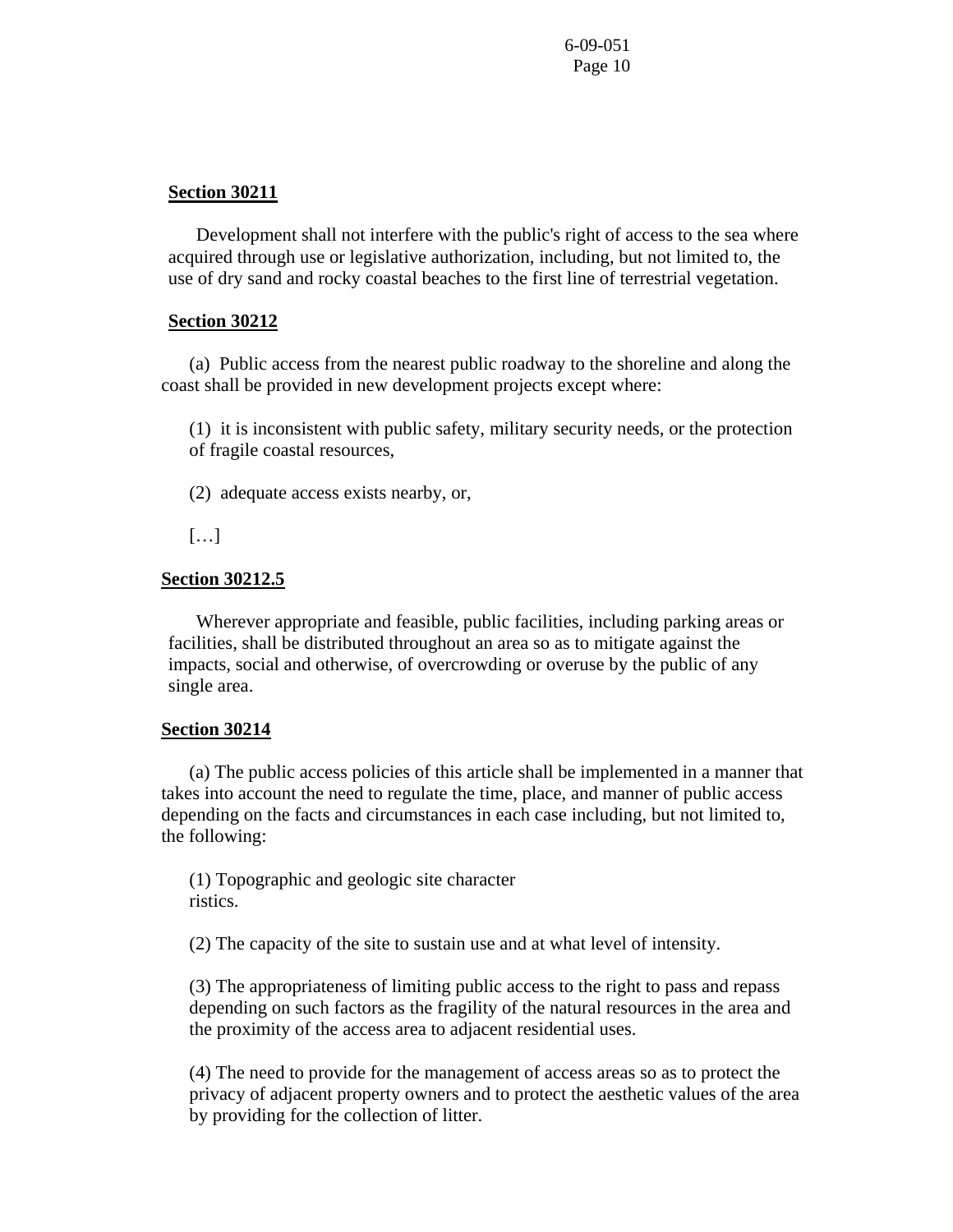#### **Section 30252**

 The location and amount of new development should maintain and enhance public access to the coast by (1) facilitating the provision or extension of transit service, (2) providing commercial facilities within or adjoining residential development or in other areas that will minimize the use of coastal access roads, (3) providing nonautomobile circulation within the development, (4) providing adequate parking facilities or providing substitute means of serving the development with public transportation,….

The replacement of Encinas Creek Bridge is intended to provide safe transportation along Carlsbad Boulevard over Encinas Creek. The current bridge is almost 100 years old and is classified by Caltrans as structurally deficient. Due to the severe deterioration of the structure, traffic was previously shifted to the east side of the bridge where the girders are in better condition. Therefore, the replacement of the bridge is necessary to protect public safety, and thus completion of the project in its entirety will result in an improvement to public access. Further, the completed bridge will include bike lanes to facilitate beach access to bicycle-riders. Also, the new bridge will be designed to accommodate 100-year flood flows, and decrease the number of closures of Carlsbad Boulevard do to wave and stormwater overtopping the roadway. All of these can be considered improvements to public access and therefore consistent with the Coastal Act.

However, some potential for impacts to public access are also associated with the proposed development. Again, the portion of the project specifically within the Commission's jurisdiction includes the construction of the wing walls, and the reconfiguration of the existing revetment. The wing walls border and provide support for a bridge that spans the outlet for Encinas Creek. The revetment is located between Carlsbad Boulevard and California State Beach lands, for a distance of approximately 270 feet. Carlsbad State Beach Campground is located directly to the north of the site, and a public beach parking lot housing 34 parking spaces is located directly to the south. As such, this project location and its surrounding areas can be considered to provide high-priority public access to the coast.

The project, as proposed, will require the closure of the existing beach parking lot for the entire four month construction period and includes improvements to a revetment currently occupying the sandy beach. Both of these may result in potentially significant impacts to public access. However, the City has included a number of measures to address these potential impacts. For example, the City proposes to limit all of the work to a four month window between late January 2010 and Memorial Day. All work has been prohibited between Memorial and Labor Day, or what is considered to be the peak beach season. Further, while the City did not propose additional parking to mitigate for the loss of 34 parking spaces, it did include additional signage directing the public to a dirt lot located nearby. Further, Special Condition #6 requires that the construction be carried out as described, thus if the City wants to lift the peak-season ban, or remove the signage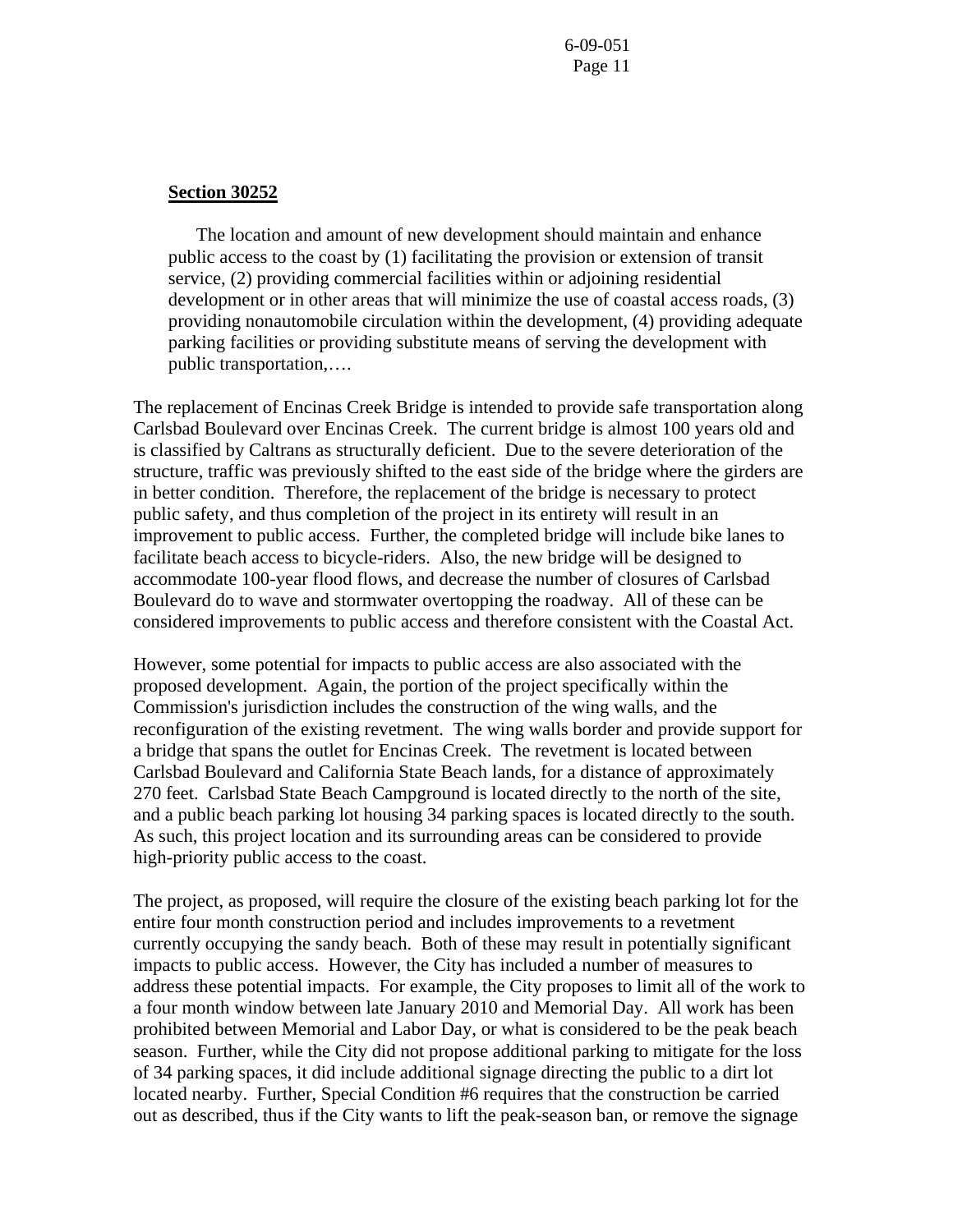for the nearby unimproved parking lot, such modifications would require further review by the Commission. It is important to note that the closure of the parking lot is necessary for public safety and thus is considered an unavoidable, yet temporary impact. Thus, the combination of limiting all work to the non-peak summer months of the year and the increased signage at an existing public lot, provide adequate mitigation for the public access impacts that will be caused by this project, and it can therefore be found consistent with the applicable policies of the Coastal Act.

The existing revetment was originally constructed prior to the Coastal Act, and is necessary to protect Carlsbad Boulevard. However, the revetment is located on sandy beach, and the renovation of the revetment will extend the lifespan of the revetment, thus potential impacts to public access need to be reviewed.

As proposed by the City, the revetment will maintain the existing footprint, and will not encroach any further west. As such, the proposed revetment will not result in any *additional* impacts to public access. Furthermore, the City has indicated that currently a number of revetment rocks have been dislodged and are now encroaching on the sandy beach beyond the proposed revetment limits. To address this concern, the City proposes to remove/reuse any of the rock located west of the revetment. In addition, the City has designed the revetment with a 1.5:1 slope to further limit beach encroachment.

However, the City failed to address impacts associated with any future maintenance, improvements, or seaward expansion of the revetment. As previously stated, future impacts may include the dislodging and/or scattering of revetment rock onto the public beach, and, as such, Special Condition #5 requires the City to submit as built plans within 60 days of construction completion to document that the revetment has been constructed consistent with approved plans and to identify the location of the benchmarks from fixed reference point(s) from which the elevation and seaward limit of the revetment can be documented. Special Condition #2 requires the City to submit annual monitoring reports to the Commission to determine settling or seaward movement of the revetment to ensure the revetment continues to be configured to minimize impacts to public access. Special Condition # 3 requires the applicant to contact the Executive Director if repair or maintenance is necessary to determine whether a coastal development permit is required, and Special Condition #4 requires the applicant to waive any rights to future seaward extension of the revetment. All of these special conditions will ensure that the revetment remains in a configuration that can be considered the least impactive to public access, consistent with the above-cited Chapter 3 policies of the Coastal Act.

5. Water Quality and Marine Resources. The Coastal Act has several policies protection the quality of coastal waters and marine resource and state:

#### **Section 30230**

 Marine resources shall be maintained, enhanced, and where feasible, restored. Special protection shall be given to areas and species of special biological or economic significance. Uses of the marine environment shall be carried out in a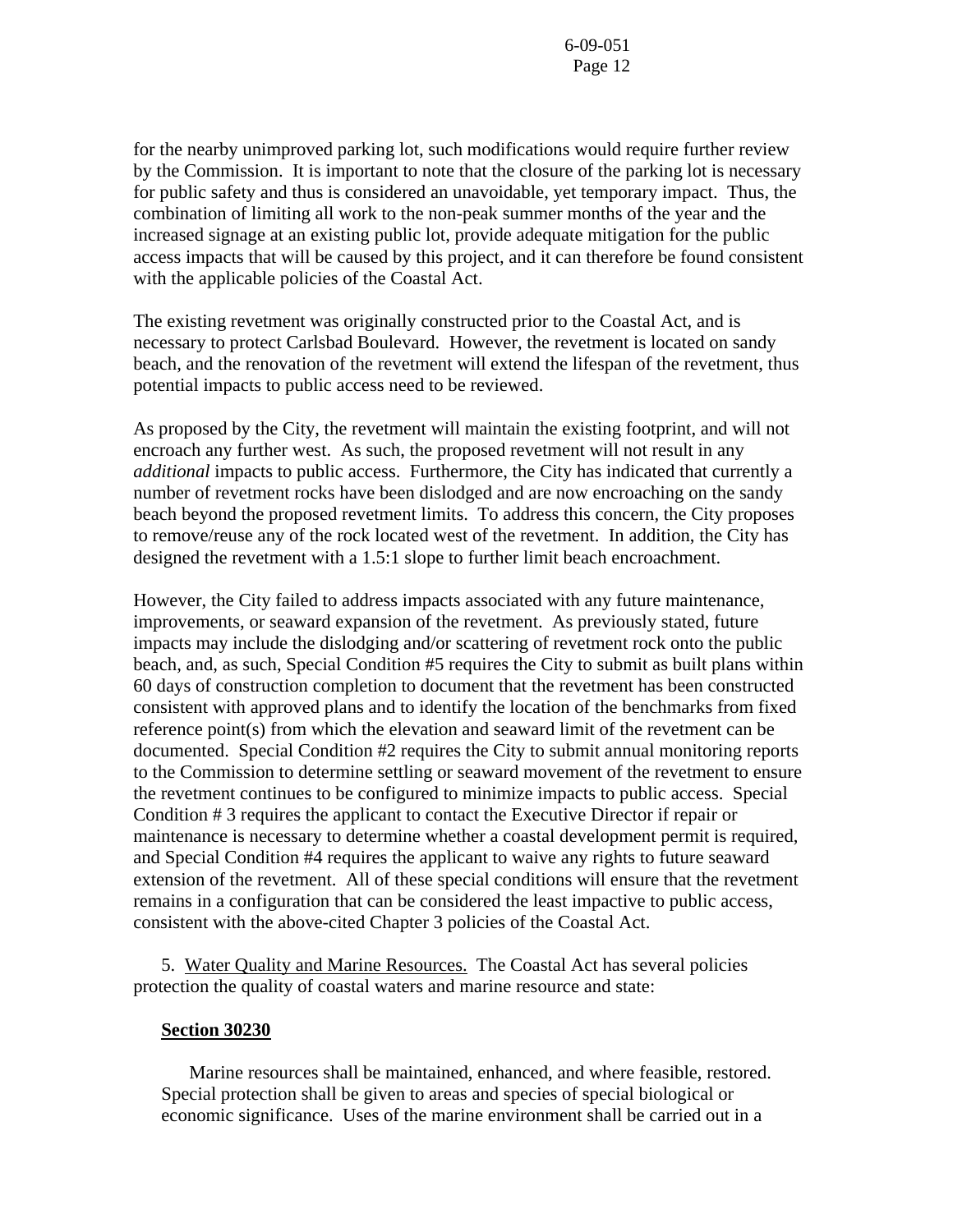manner that will sustain the biological productivity of coastal waters and that will maintain healthy populations of all species of marine organisms adequate for longterm commercial, recreational, scientific, and educational purposes.

#### **Section 30231**

 The biological productivity and the quality of coastal waters, streams, wetlands, estuaries, and lakes appropriate to maintain optimum populations of marine organisms and for the protection of human health shall be maintained, and where feasible, restored, through, among other means, minimizing adverse effects of waste water discharges and entrainment, controlling runoff, preventing depletion of ground water supplies and substantial interference with surface water flow, encouraging waste water reclamation, maintaining natural vegetation buffer areas that protect riparian habitats, and minimizing alteration of natural streams.

#### **Section 30232**

 Protection against the spillage of crude oil, gas, petroleum products, or hazardous substances shall be provided in relation to any development or transportation of such materials. Effective containment and clean up facilities and procedures shall be provided for accidental spills that do occur.

The City of Carlsbad also has policies pertaining to water quality and marine resources that can be used as guidance and state:

#### Mello II Policy 3-1.2 Environmentally Sensitive Habitat Areas (ESHA)

Pursuant to Section 30240 of the Coastal Act, environmentally sensitive habitat areas, as defined in Section 30107.5 of the Coastal Act, shall be protected against any significant disruption of habitat values, and only uses dependent on those resources shall be allowed within those areas.

Mello II Policy 3-4 Grading and Landscaping Requirements

f) Development projects should be designed to comply with the following site design principles:

1. Protect slopes and channels to decrease potential for slopes and/or channels from eroding and impacting storm water runoff.

[…]

3. Preserve, and where possible, create or restore areas that provide important water quality benefits, such as riparian corridors, wetlands and buffer zones. Land acquisition of such areas shall be encourages.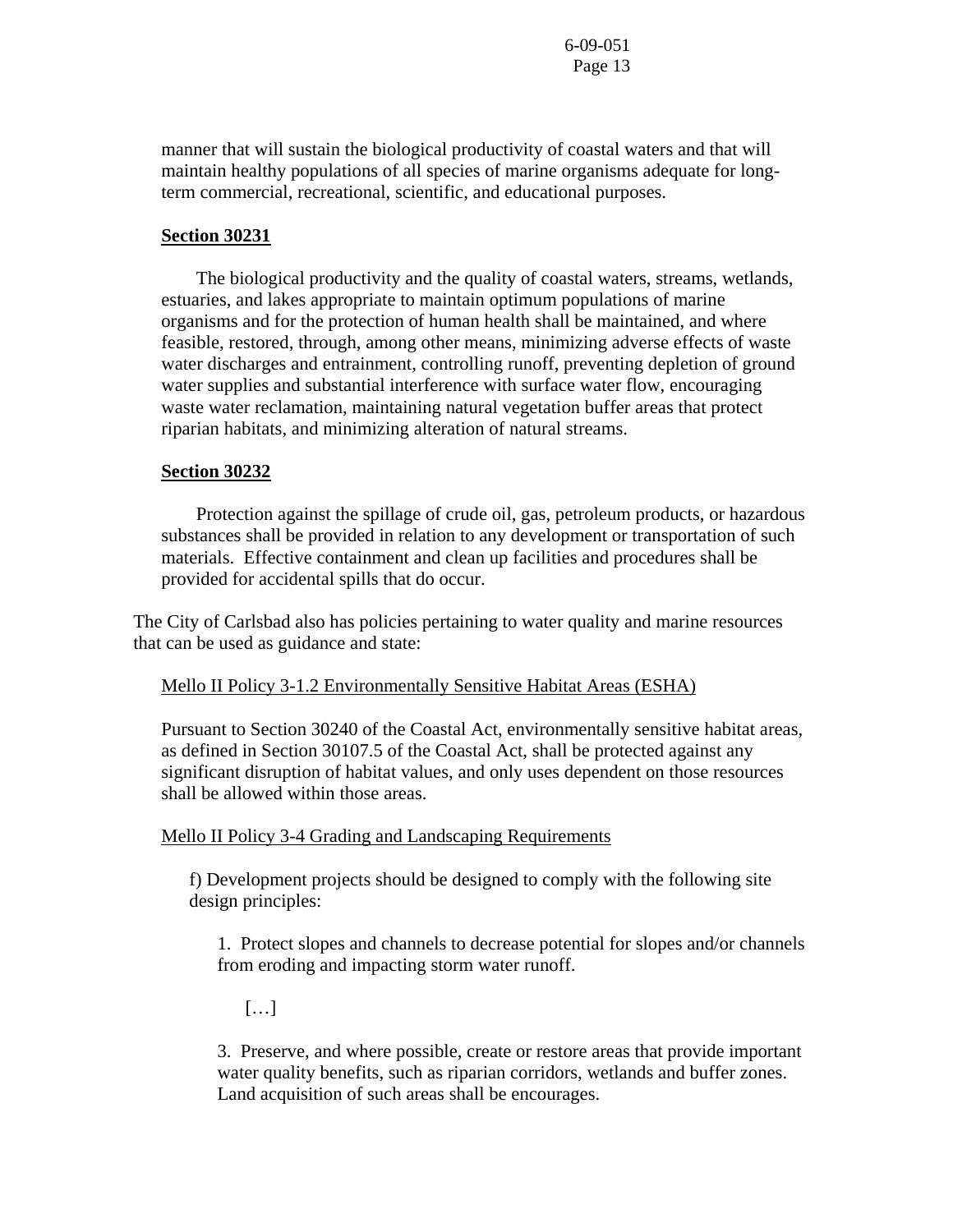4. Provide development free buffer zones for natural water bodies.

5. Minimize the amount of impervious surfaces and directly connected impervious surfaces in areas of new development and redevelopment.

 $[\ldots]$ 

9. Limit disturbances of natural water bodies and natural drainage systems caused by development including roads, highways, and bridges. 10. Design streets and circulation systems to reduce pollutants associated with vehicles and traffic resulting from development.

The portion of the project within the Commission's jurisdiction includes only the wing walls for the bridge and the rock revetment located west of Carlsbad Boulevard and immediately north and south of Encinas Creek. The proposed project is directly adjacent to the Pacific Ocean and spans Encinas Creek. Potential impacts to marine resources exist due to the use of concrete, the removal of debris from the existing revetment, and excavating into ground water that is below the Mean High Tide Line.

It is anticipated that groundwater will be encountered at a depth of nine feet below the existing ground surface. Ground water is expected to be encountered during excavation, especially during high tides or after periods of precipitation. It is likely that groundwater dewatering practices will be required during construction. The following series of Best Management Practices (BMPs) are proposed to address these concerns:

- Spoils, trash, or any debris remaining at the site after completion shall be removed and disposed of at an approved disposal facility
- No equipment refueling shall be located at the construction site outside of the designated areas. Fueling of construction equipment shall take place on existing paved roads and not within or adjacent to any drainages, wetlands, or native habitats.
- "Fueling Zones" shall be designated on construction maps and qualified biologists shall flag the limits of "fueling zones." These fueling zones shall be located at least 50 feet from all drainage features and wetlands
- All stockpiled soil should be stored in 55-gallon drums within the roadway (nonwetland areas).

•Stockpiles shall not remain on-site for more than one week

The City is also requiring a complete Storm Water Pollution Prevention Plan (SWPPP) for additional site specific concerns. Again, Special Condition #6 requires that the work either be carried-out precisely as proposed, or requires the City to come forward with the proposed changes for review and approval by the Commission or Executive Director, if appropriate. As such, the City is required to carry out all mitigation measures in the approved manner, thereby eliminating any significant water quality and marine resource impacts associated with the construction phase of the project.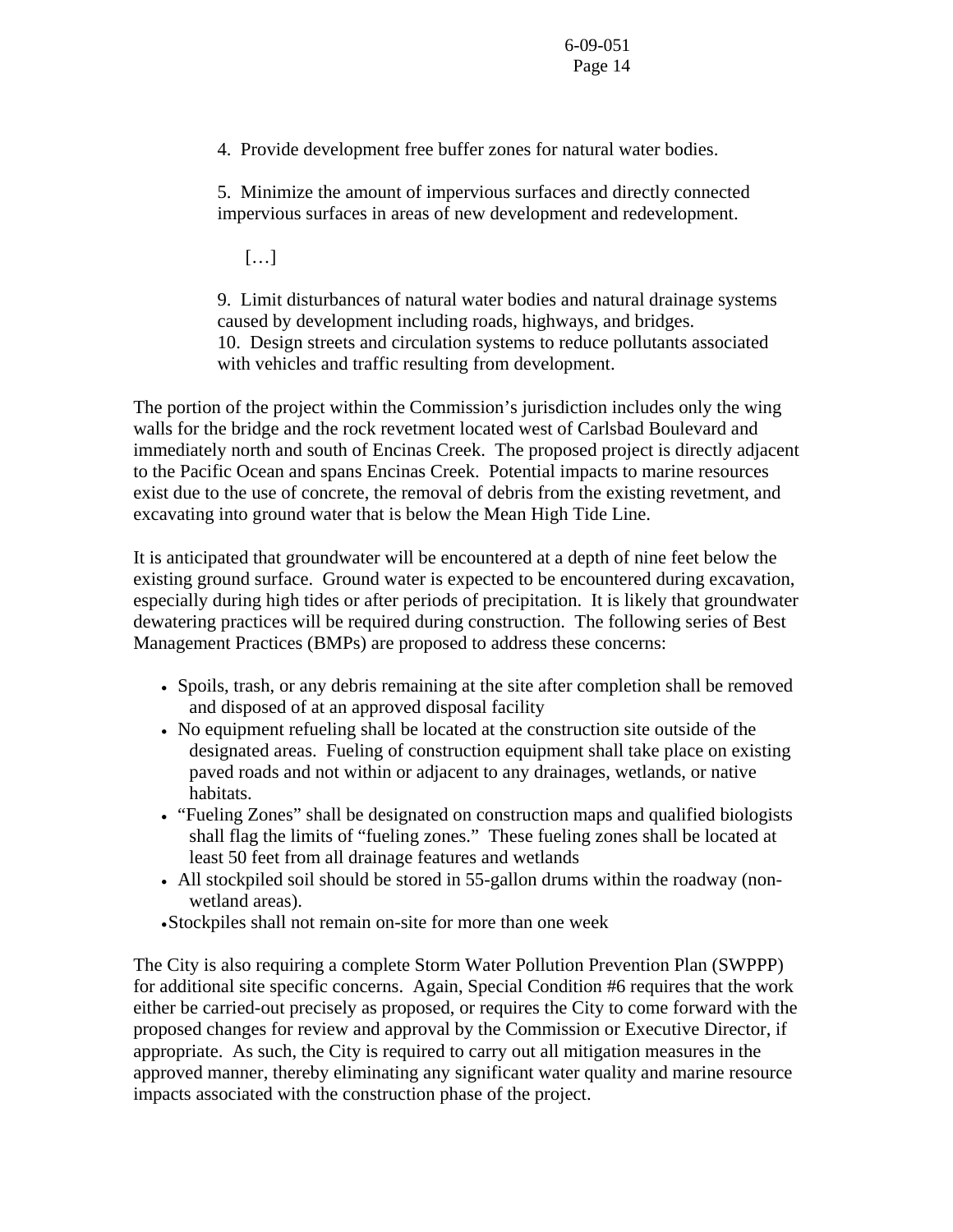A further concern regarding potential impacts to water quality and marine resources is associated with the removal of debris that has been previously deposited on top of the existing revetment. Large pieces of concrete and other materials have been added to the revetment overtime. The removal of this debris has been included in the project description. As such, assurances need to be made that the removed debris will be disposed of properly. Special Condition #1 requires the City to identify the disposal site for all debris to be removed and if located within the Coastal Zone, evidence of a valid coastal development permit for the disposal is required.

During construction, Encinas Creek will be temporarily dammed via sheet pilings to divert water around the bridge and then pumped onto the beach. As such, there is a potential for impacts to water quality and marine resources is the temporary dam fails while there are potential pollutants in the construction area. The City has included that the dam and pump system be monitored during any and all storm events to ensure that water damming does not reach volumes that could cause the sheet piling to fail. Again, Special Condition #6 requires the applicant to contact the Coastal Commission should any project modifications become necessary. As such, the project as conditioned can be found consistent with the applicable policies of the Coastal Act.

Lastly, the design of the bridge, while not a component of this permit review, will result in potential benefits to water quality and marine resources. The current bridge is wider than necessary, and the replacement bridge will be approximately 26 feet less in width, the result being some land returned back to an undeveloped state and revegetated with native plants. Further, the replacement bridge will be two feet taller in elevation to accommodate 100-year flood flows. Currently the bridge does not sit high enough above the channel to accommodate such flows, which, in combination with the vegetation naturally existing within the creek, leads to storm-water flows being impeded during storm events, thereby causing stagnant water to swell east of the bridge. Stagnant water can lead to significant impacts to water quality and marine resources, such as algal blooms and fish kills. By designing the replacement bridge to accommodate such flows, the proposed project will result in improvements to water quality and marine resources during storm events and is consistent with the Coastal Act.

6. Local Coastal Planning. The portion of the Encinas Creek Bridge replacement project addressed by this permit review is located in an area of the Coastal Commission's retained permit jurisdiction, and, as such the Chapter 3 policies of the Coastal Act are the standard of review. However, all applicable policies contained within the Mello II Segment of the City's Local Coastal Program have been included as guidance through this permit review process. Therefore, the Commission finds that approval of the proposed development, as conditioned, will not prejudice the ability of the City to continue implementation of its certified LCP.

 7. Consistency with the California Environmental Quality Act (CEQA). Section 13096 of the Commission's Code of Regulations requires Commission approval of Coastal Development Permits to be supported by a finding showing the permit, as conditioned, to be consistent with any applicable requirements of the California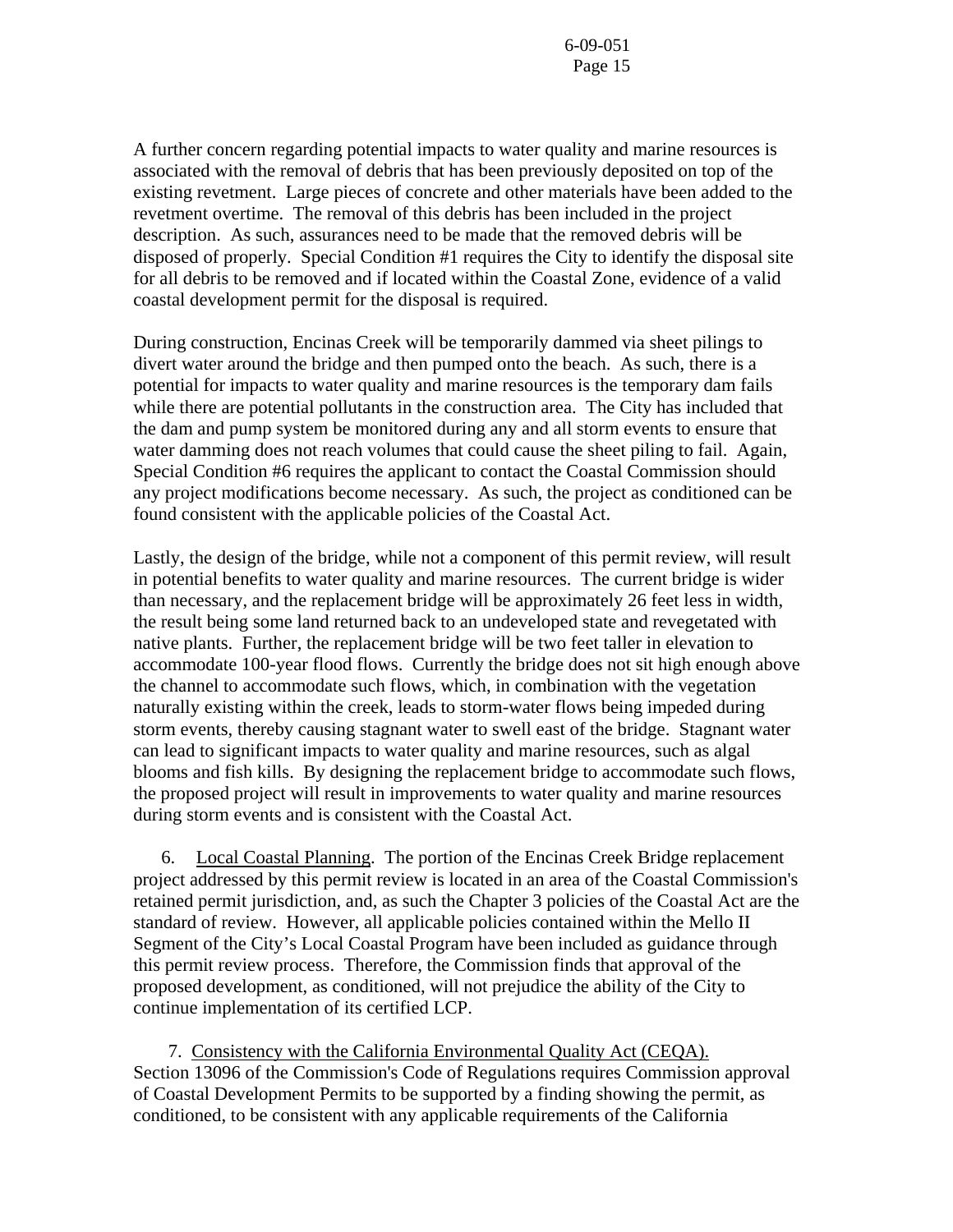Environmental Quality Act (CEQA). Section 21080.5(d)(2)(A) of CEQA prohibits a proposed development from being approved if there are feasible alternatives or feasible mitigation measures available which would substantially lessen any significant adverse effect which the activity may have on the environment.

The proposed project has been conditioned in order to be found consistent with the Chapter 3 policies of the Coastal Act. Mitigation measures, including conditions addressing the future maintenance and/or reconfiguration of the revetment will minimize all adverse impacts. As conditioned, there are no feasible alternatives or feasible mitigation measures available which would substantially lessen any significant adverse impact which the activity may have on the environment. Therefore, the Commission finds that the proposed project is the least environmentally-damaging feasible alternative and is consistent with the requirements of the Coastal Act to conform to CEQA.

## STANDARD CONDITIONS:

- 1. Notice of Receipt and Acknowledgment. The permit is not valid and development shall not commence until a copy of the permit, signed by the permittee or authorized agent, acknowledging receipt of the permit and acceptance of the terms and conditions, is returned to the Commission office.
- 2. Expiration. If development has not commenced, the permit will expire two years from the date on which the Commission voted on the application. Development shall be pursued in a diligent manner and completed in a reasonable period of time. Application for extension of the permit must be made prior to the expiration date.
- 3. Interpretation. Any questions of intent or interpretation of any condition will be resolved by the Executive Director or the Commission.
- 4. Assignment. The permit may be assigned to any qualified person, provided assignee files with the Commission an affidavit accepting all terms and conditions of the permit.
- 5. Terms and Conditions Run with the Land. These terms and conditions shall be perpetual, and it is the intention of the Commission and the permittee to bind all future owners and possessors of the subject property to the terms and conditions.

(G:\San Diego\Reports\2009\6-09-051 Encinas Creek.doc)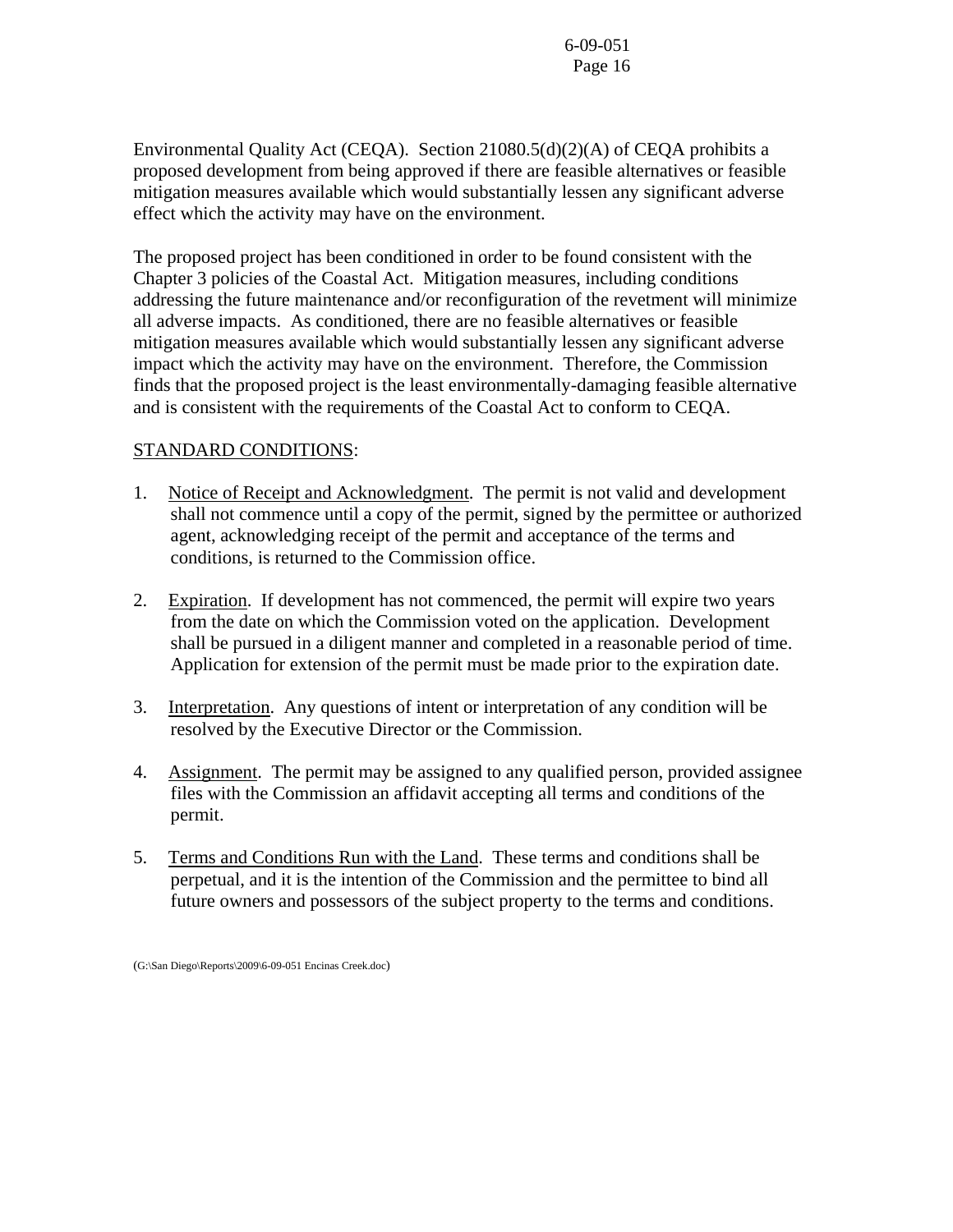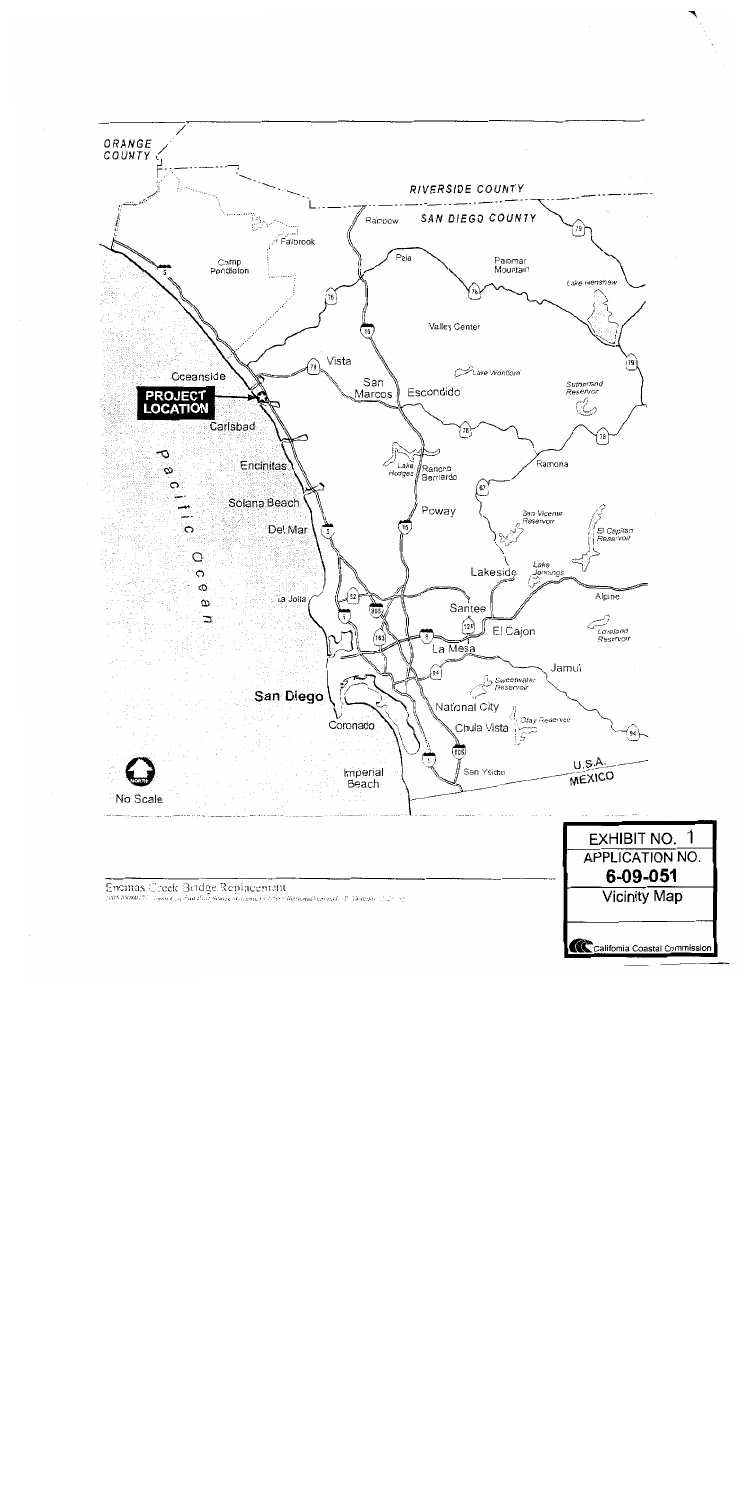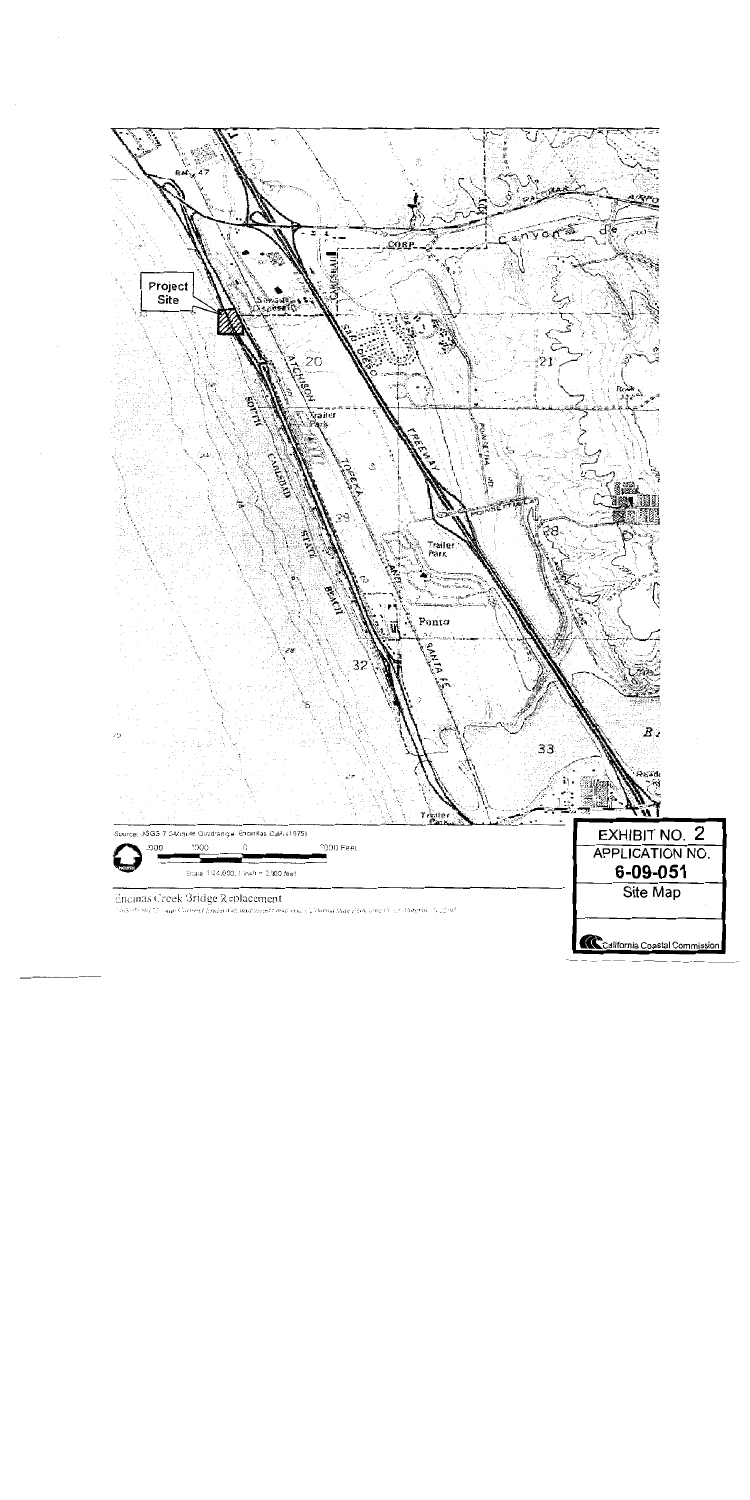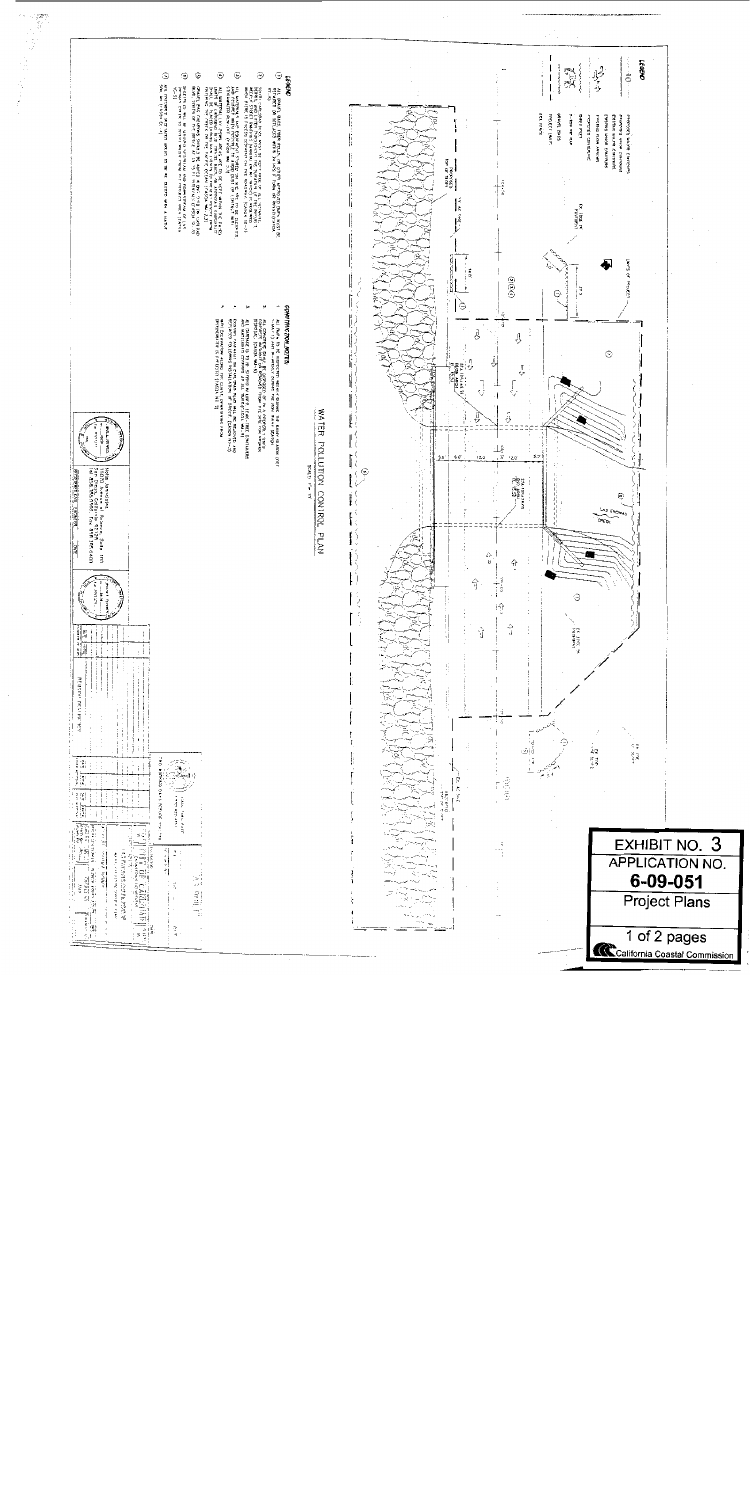